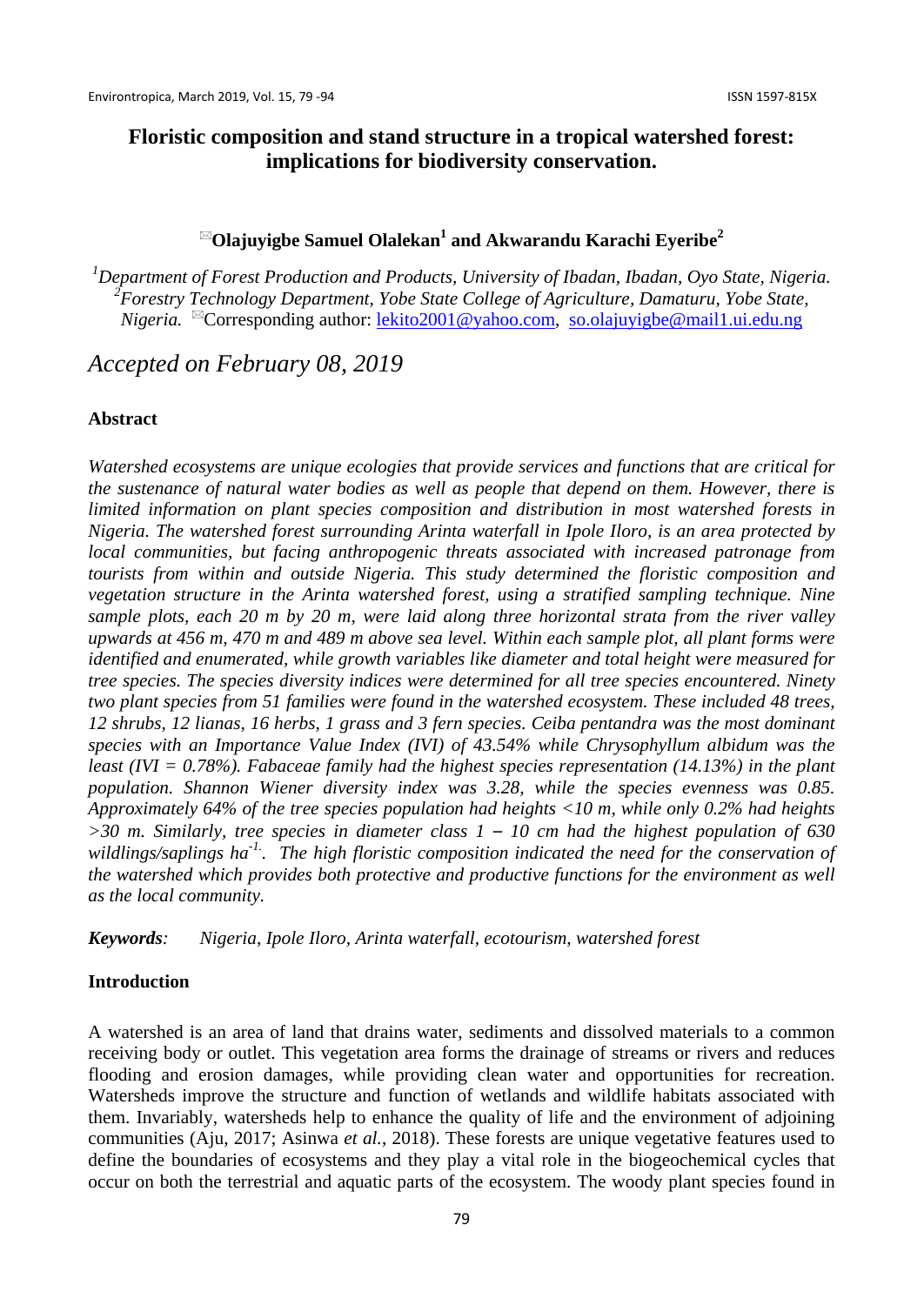watershed forests influence soil and hydrological processes such as erosion control, soil and water quality enhancement, increment of water volume, stream flow stabilization, sediment distribution as well as control (Hans *et al.*, 2007; Aju, 2017; Manik and Sidle, 2018).

Arinta watershed forest is a naturally occurring forest growing on steep, weathered, sedimentary rock in the lowland rain forest zone of Nigeria. This dense, humid rainforest is rich in biological diversity and serves as a natural seed bank for important tree species*.* The waterfall is a tourist site in Ekiti state, Nigeria. The government and community have been making efforts towards the development of this natural monument into an Ecotourism Centre, which could boost revenue generation. However, a direct impact of urbanization and infrastructural development is the destruction of the watershed vegetation. Although, recreation and tourism infrastructure within protected areas may be limited, the creation of tracks, trails, roads, lookouts, fixed campsites and other types of accommodation affect biodiversity. It becomes pertinent that the plant diversity in the Arinta watershed vegetation be evaluated to assist in future conservation and sustainable management of the site, particularly with the impending pressure that may result from several disturbances due to the commercialization of the site for ecotourism activities (Ijasan and Izobo-Martins, 2012; Olaniyi *et al*., 2015). Hence, this study determined plant species diversity, composition and distribution along the Arinta waterfall topography in order to provide information on the current status of the watershed forest.

# **Materials and Methods**

### *Site description*

Arinta watershed forest is in Ekiti West Local Government Area, Efon Alaaye, Ekiti state, Nigeria. It lies along latitudes  $7^\circ$  33.02' N and  $7^\circ$  33.50' N; longitudes  $4^\circ$ 55.1' E and  $4^\circ$ 55.58' E. It has a rhythmically undulating hilly terrain with elevation that ranges from  $455$  m  $-495$  m above sea level (Figure 1). The 4.5 ha watershed forest experiences two distinct seasons: rainy (from April – October), and dry (from November - March). The forest grows on a long steep valley formed out of a weathered mountain and it is dominated by broadleaf hardwood trees which form dense layered stands. The waterfall that emanates from the rocky outcrop is the source of a stream which supplies most of the water requirements of residents of Ipole Iloro town in Ekiti state, Nigeria. Farming and logging are prohibited within the watershed forest based on customary laws.

# *Sampling procedure*

Nine sample plots, each measuring 20 m by 20 m, were laid along the slope of the watershed forest in three horizontal strata from the river valley upwards: lower stratum (456 m) middle stratum (470 m), and upper stratum (489 m). The stratification was based on the elevation, which was determined using a Hand-held Gemini Sotrex GPS. The sample plots were laid at 30 m interval within each stratum, and a distance of 40 m was used to separate the strata from one another. All trees, shrubs, lianas and herbs within each sample plot were identified and enumerated with the help of a plant taxonomist as well as with reference to relevant local plant manuals and Flora of West Tropical Africa (Hutchinson and Dalziel, 1994). Voucher specimens of plants that could not be identified were collected, preserved and taken to the Herbarium of the Forestry Research Institute of Nigeria, Ibadan, Nigeria for identification. The diameter at breast height (dbh)  $\geq 10$  cm and total height of tree species were measured. A 2 m-wide strip or belt transect (1 m on either side of the centre line) was laid at the middle of each sample plot, and used to determine shrubs, wildlings, herbs and lianas with collar diameter  $\geq 2$  cm (Olajuyigbe and Adaja, 2014).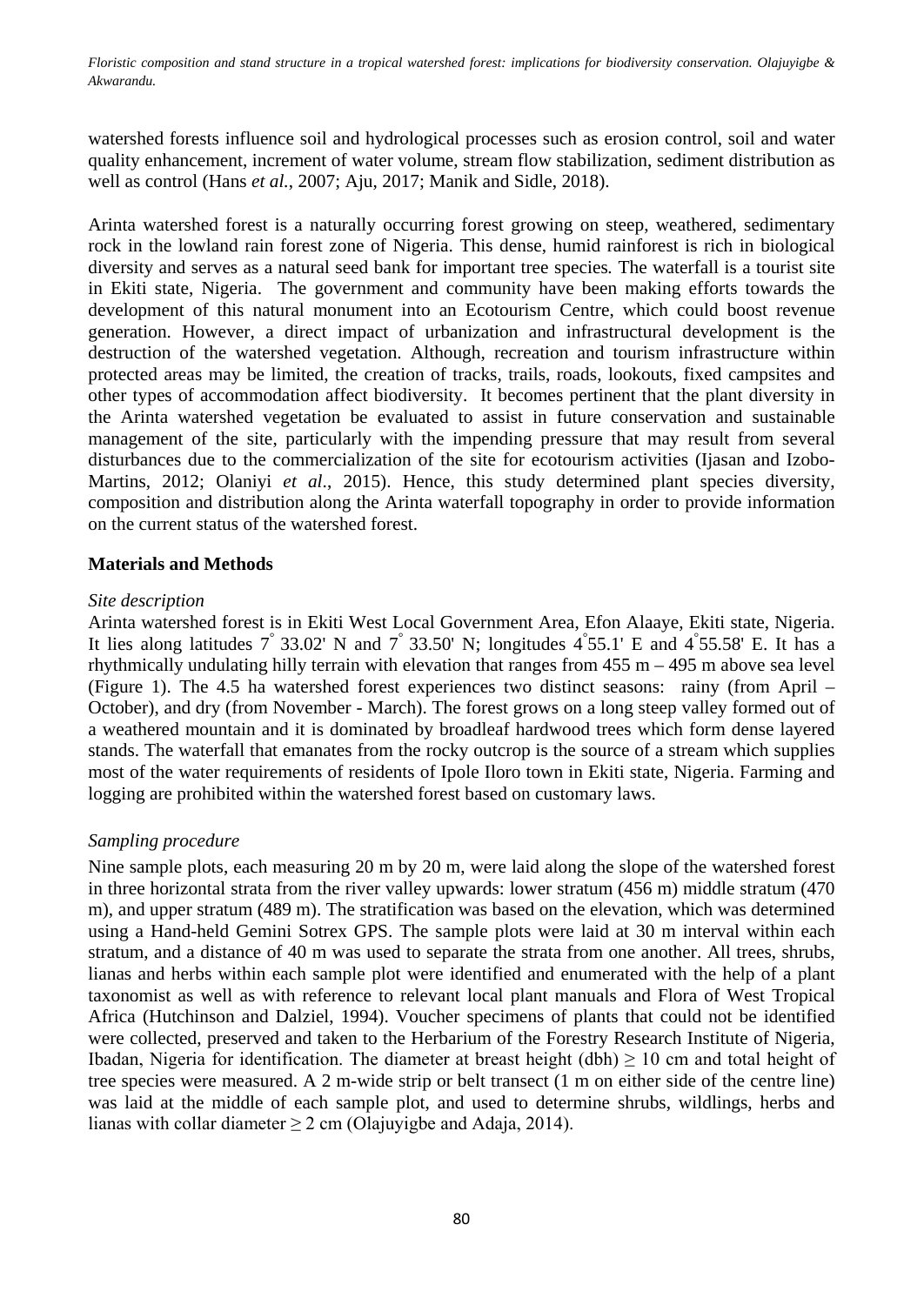

**Figure 1. Arinta waterfall Ipole Iloro, Ekiti State, Nigeria (Inset: Maps of Nigeria and Ekiti state)**

The Basal Area BA  $(m^2)$ , of all the trees in the sample plots were calculated using Equation 1 following the method of Adekunle *et al.* (2013):

BA = <sup>2</sup> <sup>4</sup> ………………………………………. (1)

Where D = diameter at breast height (m) and  $\pi$  = (3.142). The plot basal area for each of the sample plots was obtained by summing all BA of trees in the plot while the mean plot basal area  $(BA_n)$  was calculated as the sum of basal areas of all sampled plots divided by the number of plots. Basal area per hectare was obtained by multiplying mean plot basal area with the number of 20 m  $\times$ 20 m plots in 1 hectare.

The tree volume was estimated by multiplying the individual tree BA with total height. The plot volume was estimated by summing up individual tree volumes and then the mean volume per plot and per hectare was determined.

All tree species were assigned to families and number of species in each family was obtained and used to determine tree species diversity indices. The following diversity indices were used to obtain tree species abundance/richness and evenness within the watershed forest.

I. Relative frequency of tree species was obtained using Equation 2:

$$
RF = \frac{F_i}{F_n} \times 100\% \dots \dots \dots \dots \dots \dots \dots \dots \dots \dots (2)
$$

Where RF= Relative Frequency,  $F_i$  = number of plots where species i was encountered, and  $F_n$  = total frequency of all species.

II. Species Relative Density (RD) was obtained using Equation 3:

RD=
$$
\left[\frac{n'}{N}\right]
$$
 x 100%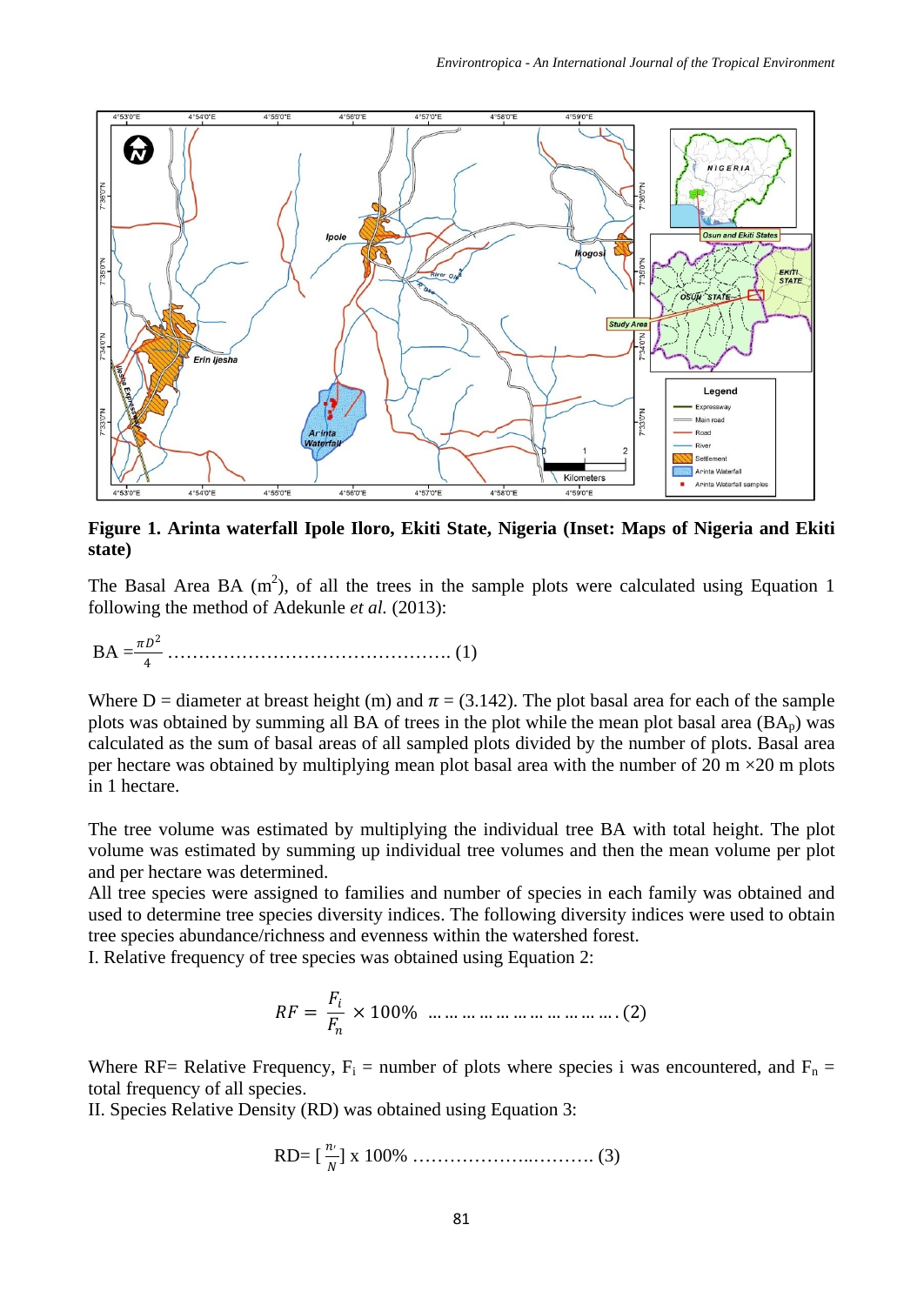Where RD = Relative Density,  $n_i$  = number of individuals of species i and N = total number of individuals in the entire population.

III. Relative dominance was obtained using Equation 4:

$$
RD_{\rm O} = \frac{(\sum BA_{i} \times 100)}{\sum BA_{n}} \dots \dots \dots \dots \dots \dots \dots \dots \dots \tag{4}
$$

Where  $RD_0$  = relative dominance,  $BA_i$  = basal area of all individual trees belonging to a particular species i and  $BA_n = Total$  basal area of all species encountered.

IV. Shannon Wiener diversity index was estimated using equation 5:

$$
H^{1} = \sum_{i=1}^{S} pi \, Ln \, pi \, \dots \, \dots \, \dots \, \dots \, \dots \, \dots \, (5)
$$

Where;  $H^1$  = the Shannon Wiener diversity index, S = total number of species in the watershed forest,  $pi =$  the proportion of a species to the total number of plants in the watershed forest and Ln = the natural logarithm.

V. Species evenness (E) was determined using Shannon's Equitability index  $(E_H)$  (Equation 6):

$$
E_{H} = \frac{H^{1}}{L_{n}(S)}
$$
 (6)

Where;  $S =$  the total number of species in the watershed forest.

VI. Importance Value index (IVI): was calculated by summing the Relative density, Relative dominance and Relative frequency.

#### **Results**

A total of 92 plant species belonging to 82 genera from 51 families were identified in the watershed forest ecosystem (Table 1). These comprised six plant forms (48 trees, 12 shrubs, 12 lianas, 16 herbs, 1 grass and 3 ferns) with trees being the most dominant species. The mean number of trees per plot was  $34 \pm 3.61$ , while the mean plot basal area and mean tree volume per plot were 1.24  $\pm$  $0.25$  m<sup>2</sup> and  $16.82 \pm 4.33$  m<sup>3</sup>, respectively (Table 2). It was estimated that density of trees > 10 cm dbh were 850  $\pm$  90.14 trees ha<sup>-1</sup>, with a basal area and total volume of 31.06  $\pm$  6.30 m<sup>2</sup> ha<sup>-1</sup> and  $420.61 \pm 108.36$  m<sup>3</sup> ha<sup>-1</sup>, respectively in the forest.

# **Table 1: Floristic composition and plant form at Arinta Watershed forest, Ipole Iloro, Ekiti state, Nigeria.**

| <b>Species</b>                             | Family         | <b>Common name</b>   |
|--------------------------------------------|----------------|----------------------|
|                                            | <b>Ferns</b>   |                      |
| Cyclosorus afer (Christ.) Ching            | Thelypterideae | Cyclosorus fern      |
| Nephrolepis biserrata (Sw.) Schott         | Polypodiaceae  | Giant sword fern     |
| Nephrolepis undulata (Afzel. ex Sw.) J.Sm  | Oleandraceae   | Annual sword fern    |
|                                            | Grass          |                      |
| <i>Axonopus compressus</i> (Sw.) P. Beauv. | Poaceae        | Blanket grass        |
|                                            | <b>Herbs</b>   |                      |
| Acanthus montanus (Nees) T. Anders.        | Acanthaceae    | <b>False Thistle</b> |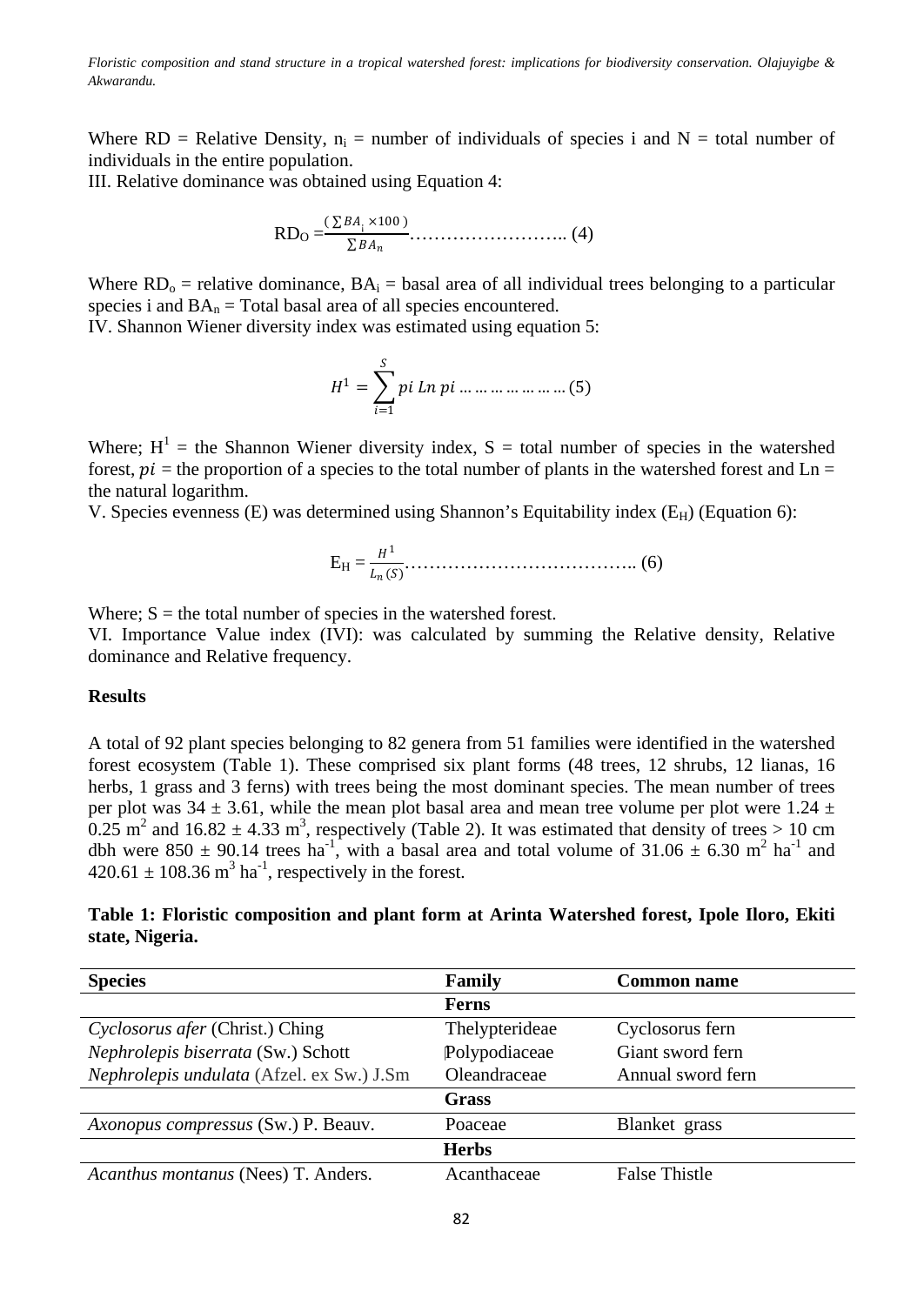| Ageratum conyzoides L.                                                  | Asteraceae                   | <b>Billy Goat Weed</b>     |  |  |
|-------------------------------------------------------------------------|------------------------------|----------------------------|--|--|
| Alternanthera sessilis (L) DC.                                          | Amaranthaceae                | Sessile joyweed            |  |  |
| Aspilia africana (Pers.) C. D. Adams                                    | Compositae                   | Haemorrhage plant          |  |  |
| Colocasia esculenta (L.) Schott.                                        | Araceae                      | Elephant ears              |  |  |
| Commelina lagosensis C.B. Clarke                                        | Commelinaceae                | Day flower                 |  |  |
| Ipomoea reticulata O'Donell                                             | Convolvulaceae               | Morning glory weed         |  |  |
| Ipomoea involucrata P. Beauv.                                           | Convolvulaceae               | Morning glory weed         |  |  |
| Mucuna pruriens (L.) DC.                                                | Fabaceae                     | Velvet beans               |  |  |
| Plumbago zeylanica L.                                                   | Plumbaginaceae               | Ceylon leadwort            |  |  |
| Phyllanthus amarus Schum. & Thonn.                                      | Euphorbiaceae                | Hurricane weed             |  |  |
| Physallis angulata L.                                                   | Solanaceae                   | Wild goose berry           |  |  |
| Scoparia dulcis L.                                                      | Scrophulariaceae             | Sweet broom weed           |  |  |
| Smilax kraussiana Meisn.                                                | Smilacaceae                  | Smilax                     |  |  |
| Thaumatococcus daniellii (Benn.) Benth.                                 | Marantaceae                  | Miraculous berry           |  |  |
| Tragia vogelii Keay                                                     | Euphorbiaceae                | Nose burn                  |  |  |
|                                                                         | <b>Lianas</b>                |                            |  |  |
| Alafia barteri Oliv.                                                    | Apocynaceae                  | Guinea fowl's crest        |  |  |
| Asparagus africanus Lam.                                                | Asparagaceae                 | Climbing African asparagus |  |  |
| Canthium venosum (Oliv.) Hiern                                          | Rubiaceae                    | Raisin-fruit Keetia        |  |  |
| Chasmanthera dependens Hochst.                                          | Menispermaceae               | Chasmanthera               |  |  |
| Dioclea reflexa Hook F.                                                 | Fabaceae                     | Marble's vine              |  |  |
| Dioscorea dumetorum (Kunth) Pax.                                        | Dioscoreaceae                | African bitter yam         |  |  |
| Gnetum africanum Welw.                                                  | Gnetaceae                    | Wild spinach               |  |  |
| Momordica foetida Schumach.                                             | Cucurbitaceae                | Ejirin (Yoruba)            |  |  |
| Parquetina nigrescens (Afzel.) Bullock                                  | Apocynaceae                  | Ewe Ogbo (Yoruba)          |  |  |
| Piper guineense Schum. & Thonn.                                         | Piperaceae                   | West African black pepper  |  |  |
| Quisqualis indica Linn.                                                 | Combretaceae                 | Rangoon creeper            |  |  |
| Saba thompsonii (A.Chev.) Pichon                                        | Apocynaceae                  | Komero-akowa               |  |  |
|                                                                         | <b>Shrubs</b>                |                            |  |  |
| Alchornea cordifolia (Schumach. & Thonn.)                               | Euphorbiaceae                | Christmas bush             |  |  |
| Müll Arg.                                                               |                              |                            |  |  |
| laxiflora<br>(Benth.) Pax $\& K$<br>Alchornea<br>Hoffm.                 | Euphorbiaceae                | Three-veined bead string   |  |  |
| Annona reticulata Linn.                                                 | Annonaceae                   | <b>Bullock's heart</b>     |  |  |
| Bridelia atroviridis Müll. Arg.                                         |                              | Rare forest bridelia       |  |  |
|                                                                         | Euphorbiaceae                | <b>Bridelia</b>            |  |  |
| Bridelia micrantha (Hochst.) Baill.<br>Cnestis ferruginea Vahl. ex. DC. | Euphorbiaceae<br>Connaraceae | Short pod                  |  |  |
| Combretum micranthum G. Don                                             | Combretaceae                 | Bush tea                   |  |  |
| Icacina trichantha Oliv.                                                | Icacinaceae                  | Gbegbe (Yoruba)            |  |  |
|                                                                         |                              | Swizzle stick              |  |  |
| Rauvolfia vomitoria Afzel.                                              | Apocynaceae<br>Violaceae     |                            |  |  |
| Rinorea elliotii Engl.<br>Sphenocentrum jollyanum Pierre                | Menispermaceae               | Iparoko<br>Akerejupon      |  |  |
|                                                                         |                              |                            |  |  |
| Xylopia aethiopica (Dunal) A. Rich                                      | Annonaceae                   | West African pepper tree   |  |  |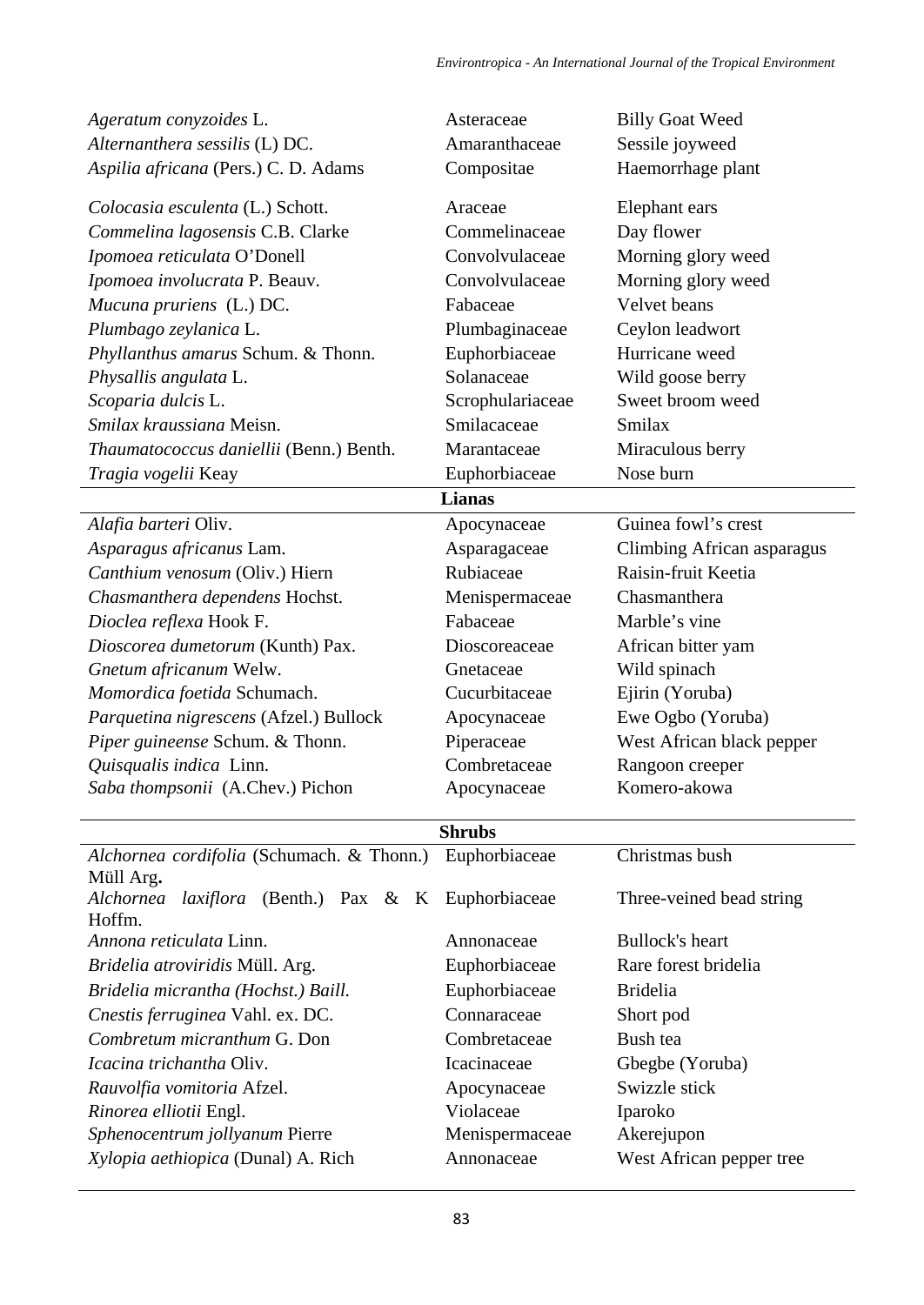|                                                            | <b>Trees</b>  |                           |
|------------------------------------------------------------|---------------|---------------------------|
| Antiaris toxicaria Lesch.                                  | Moraceae      | Antiaris                  |
| Albizia adianthifolia (Schumach.) W. F.<br>Wight           | Fabaceae      | Flat crown                |
| Albizia gummifera (J. F. Gmel.) C. A. Sm.                  | Fabaceae      | Peacock flower            |
| Alstonia boonei De Wild.                                   | Apocynaceae   | Alstonia                  |
| Anthocleista djalonensis A. Chev.                          | Loganiaceae   | Cabbage tree              |
| Artocarpus communis J. R. Forst. & G.<br>Forst.            | Moraceae      | <b>Breadfruit</b>         |
| Bombax buonopozense P. Beauv.                              | Bombacaceae   | Wild kapok                |
| Brachystegia eurycoma Harms                                | Fabaceae      | Achi                      |
| Brachystegia kennedyi Hoyle                                | Fabaceae      | Okwen                     |
| Ceiba pentandra (L.) Gaertn.                               | Malvaceae     | White silk cotton tree    |
| Chrysophyllum albidum G. Don.                              | Sapotaceae    | White star apple          |
| Cola afzelii (R. Br.) Mast.                                | Sterculiaceae | Kola nut                  |
| Cola gigantea A. Chev.                                     | Sterculiaceae | Witch's bread             |
| Cordia millenii Bak.                                       | Boraginaceae  | Drum tree                 |
| Dialium guineense Willd.                                   | Fabaceae      | Velvet tamarind           |
| Diospyros mespiliformis Hochst.                            | Ebenaceae     | <b>West African Ebony</b> |
| Distemonanthus benthamianus Baill.                         | Fabaceae      | African satinwood         |
| Dracaena arborea (Willd.) Link                             | Dracaenaceae  | Dragon tree               |
| Dracaena mannii Baker                                      | Dracaenaceae  | Small-leaved dragon tree  |
| Elaeis guineensis Jacq.                                    | Arecaceae     | Oil palm                  |
| Entandrophragma angolense (Welw.) C.<br>DC.                | Meliaceae     | Tiama mahogany            |
| Erythrophleum suaveolens (Guill. & Perr.)<br><b>Brenan</b> | Fabaceae      | Sasswood tree             |
| <i>Ficus exasperata</i> Vahl.                              | Moraceae      | Forest sandpaper fig      |
| Funtumia elastica (Preuss.) Stapf.                         | Apocynaceae   | Rubber tree               |
| Garcinia kola Heckel.                                      | Clusiaceae    | Bitter kola               |
| Hollarrhena floribunda (G. Don) Dur. &<br>Schinz.          | Apocynaceae   | False rubber              |
| Khaya ivorensis A Chev.                                    | Meliaceae     | African Mahogany          |
| Lecaniodiscus cupanioides Planch.                          | Sapindaceae   | Limba                     |
| Massularia acuminata (G. Don) Bullock                      | Rubiaceae     | Maiden's breasts tree     |
| Milicia excelsa (Welw.) C. C. Berg                         | Moraceae      | Iroko (Yoruba)            |
| Musanga cecropioides R. Br.                                | Cecropiaceae  | Umbrella tree             |
| Myrianthus arboreus P. Beauv.                              | Cecropiaceae  | Giant yellow mulberry     |
| Napoleonaea vogelii Hook. & Planch.                        | Lecythidaceae | Wallia                    |
| Newbouldia laevis Seem.                                    | Bignoniaceae  | Akoko tree                |
| Pentaclethra macrophylla Benth.                            | Fabaceae      | Oil of bean tree          |
| Piliostigma thonningii (Schumach.) Milne-<br>Redh          | Fabaceae      | Camel's foot tree         |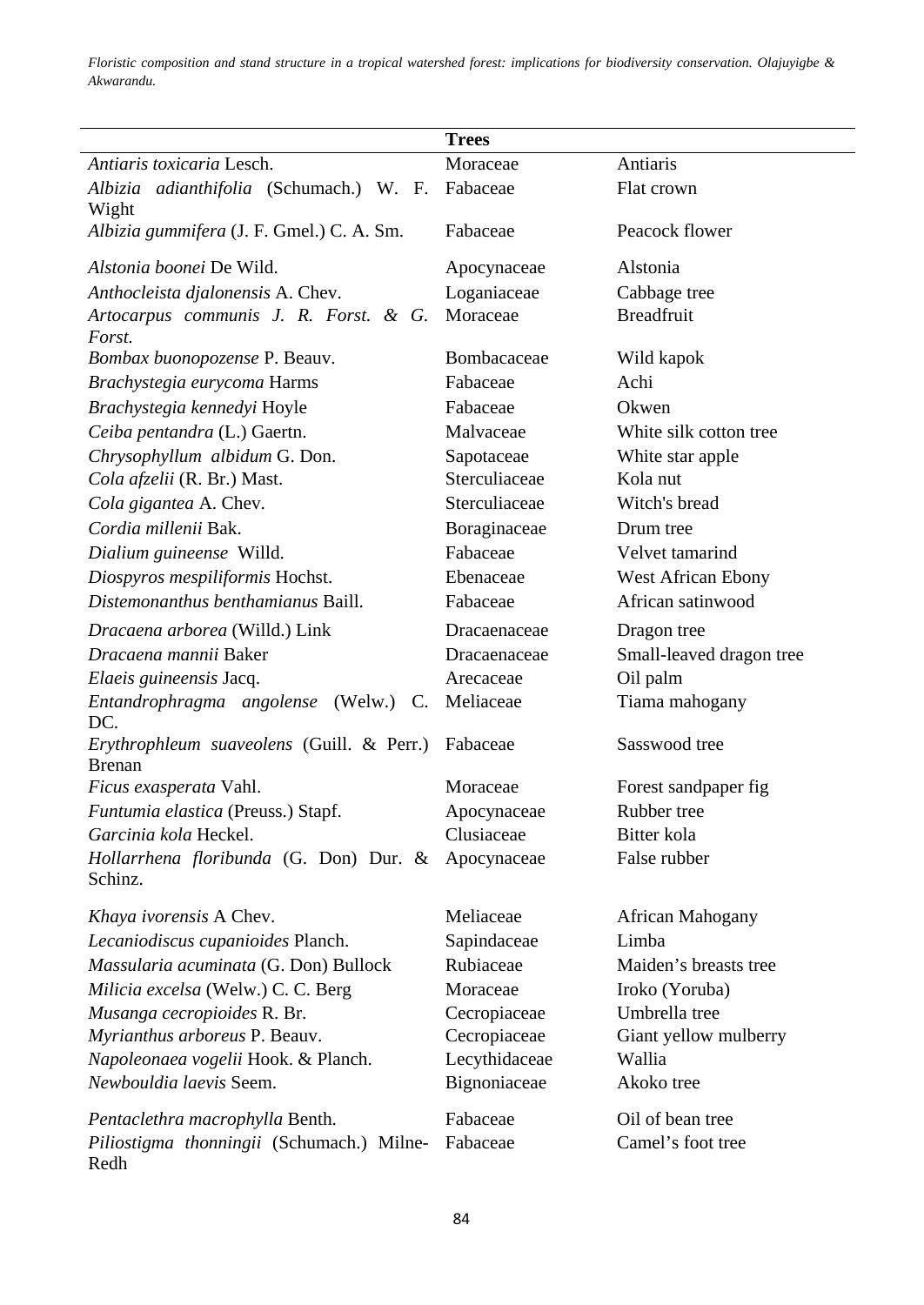| africanum<br>(Hook.<br>Piptadeniastrum<br>$F$ .)<br><b>Brenan</b> | Fabaceae                            | African greenheart        |  |  |
|-------------------------------------------------------------------|-------------------------------------|---------------------------|--|--|
| Pterygota macrocarpa K Schum.                                     | Sterculiaceae                       | African pterygota         |  |  |
| Pycnanthus angolensis (Welw.) Warb.                               | Myristicaceae<br>African nutmeg     |                           |  |  |
| Ricinodendron heudelotii (Baill.) Pierre                          | Euphorbiaceae                       | African wood-oil nut tree |  |  |
| Senna siamea (Lam.) Irwin & Barneby                               | Fabaceae                            | Siamese tree              |  |  |
| Spondias mombin Linn.                                             | Anacardiaceae                       | Hog plum                  |  |  |
| Sterculia rhinopetala K Schum.                                    | Sterculiaceae                       | Brown sterculia           |  |  |
| Sterculia tragacantha Lindl.                                      | Sterculiaceae<br>African tragacanth |                           |  |  |
| Terminalia superba Engl. et Diels                                 | Combretaceae                        | White afara               |  |  |
| <i>Trema micrantha</i> (L.) Blume                                 | Ulmaceae                            | Nettle tree               |  |  |
| Trema orientalis (Linn.). Blume                                   | Ulmaceae<br>Charcoal tree           |                           |  |  |
| Zanthoxylum zanthoxyloides (Lam.) Zepern.<br>& Timler             | Rutaceae                            | Toothache bark            |  |  |

There was no tree species in the emergent layer (i.e. trees  $>50$  m in height) with the tallest trees being *Ceiba pentandra* (32 m) and *Cordia millenii* (30 m). The understory represented 34.8% of the tree population, while 1.1% of the tree population were in the lower canopy (canopy height  $= 20$  to 30 m). Only 4 individual tree species (0.2%) were in the upper canopy (Figure 2).

**Table 2: Strata and plot distribution of tree species (>10 cm dbh) in Arinta watershed forest at Ipole Iloro Ekiti, Ekiti state, Nigeria. (Stratification levels were at the lower (456 m), middle (470 m) and upper (489 m) sections of the watershed forest, each plot was 20 m by 20 m in size)**

| <b>Stratum</b> | <b>Plot number</b> | Number of trees Basal area $(m^2)$ |       | <b>Tree volume</b> |
|----------------|--------------------|------------------------------------|-------|--------------------|
|                |                    | (per plot)                         | plot) | $(m^3/plot)$       |
|                |                    | 35                                 | 1.02  | 12.84              |
|                |                    | 26                                 | 3.09  | 49.45              |
|                | 3                  | 37                                 | 1.54  | 19.95              |
| $\mathbf{2}$   |                    | 34                                 | 0.72  | 8.33               |
| $\mathbf{2}$   |                    | 23                                 | 0.67  | 7.91               |
| $\mathbf{2}$   |                    | 19                                 | 0.70  | 9.18               |
| 3              |                    | 50                                 | 0.92  | 9.59               |
| 3              |                    | 32                                 | 1.16  | 16.85              |
|                |                    | 50                                 | 1.36  | 17.31              |

Tree species in the lowest diameter class  $(1 - 10 \text{ cm})$  had the highest population  $(630 \text{ cm})$ wildlings/saplings ha<sup>-1</sup>) while those in the highest diameter class ( $>$ 50 cm) had the lowest (25 trees ha<sup>-1</sup>). Nevertheless, trees with diameter class  $>50$  cm, had the highest basal area and dominated the watershed vegetation. The increase in area sampled had a positive effect on the number of species with additional taxa being encountered with increased sampling intensity. However, the speciesarea curve (Figure 4) did not level off to a horizontal asymptote after the maximum number of species (77) had been encountered. Hence, the slope of the curve did not approach zero ( $R^2 = 0.98$ ,  $P < 0.0001$ ).

The herb population was dominated by species such as *Alternanthera sessilis, Ageratum conyzoides, Phyllanthus amarus,* while climbers were dominated by *Alafia barteri*, *Chasmanthera*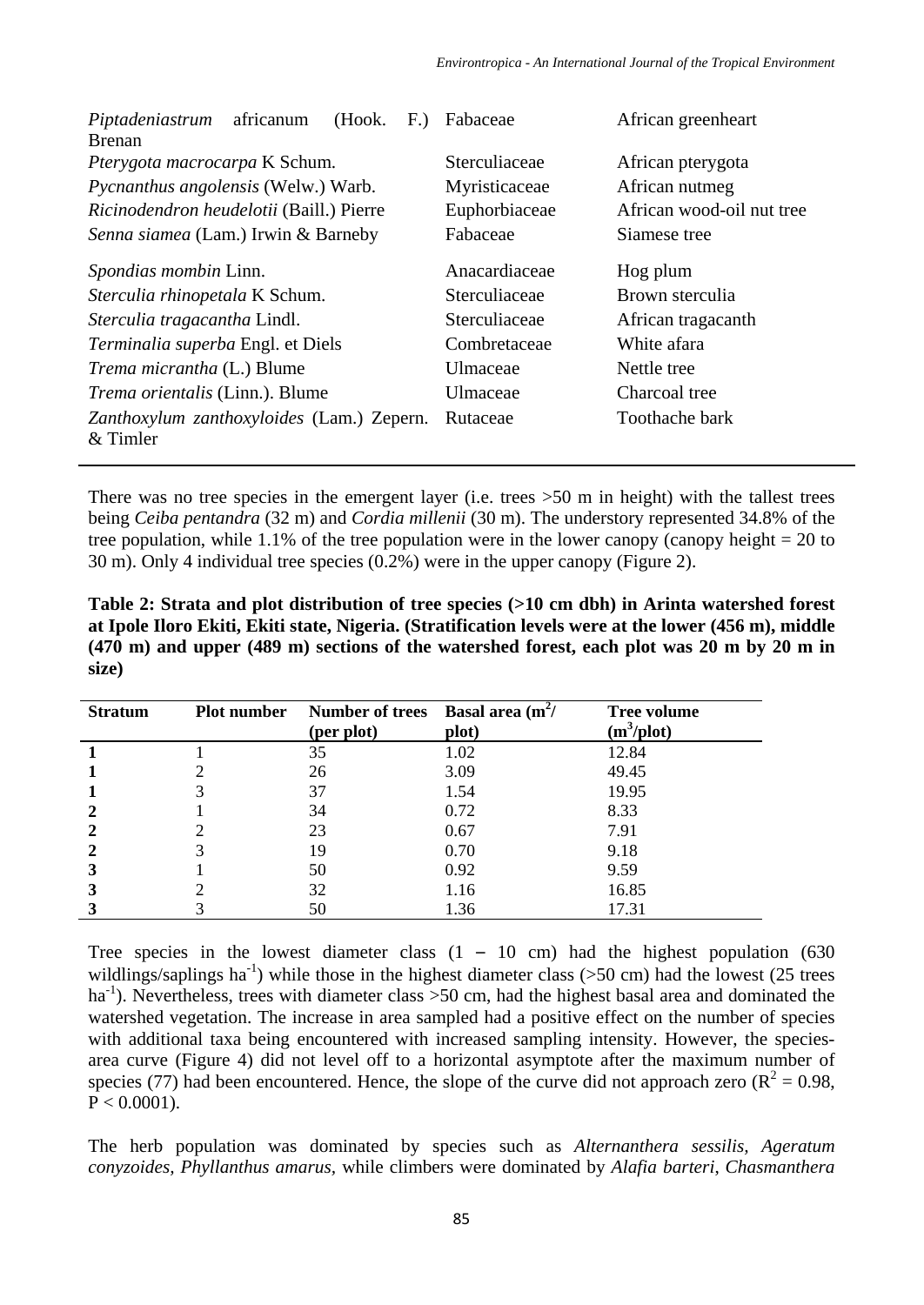*dependens*, *Quisqualis indica*, and *Saba thompsonii.* In addition, the dominant shrubs included *Bridelia atroviridis, Rauvolfia vomitoria* and *Combretum micranthum.*



**Figure 2: Population of trees and canopy structure of Arinta watershed forest in Ipole Iloro, Ekiti state, Nigeria .**



**Figure 3: Tree basal area and diameter class distribution of tree species at Arinta watershed forest, Ipole Iloro, Ekiti State, Nigeria (bars represent number of trees; line represent basal area)**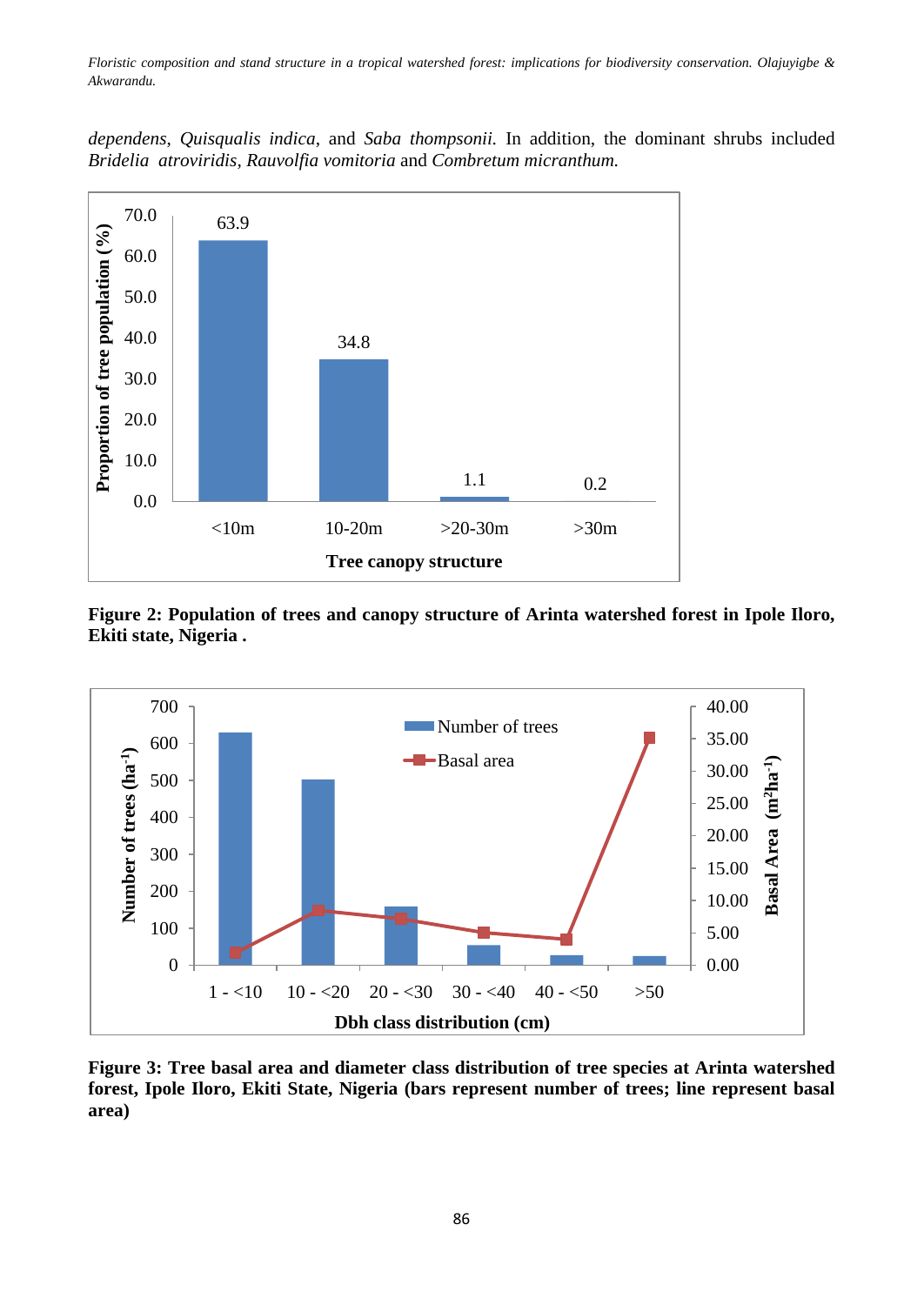

**Figure 4: Plant species-area curve at Arinta watershed forest, Ipole Iloro, Ekiti State, Nigeria (taxa presence increased with sampling intensity).**

**Table 3: Tree growth variables and species diversity indices at Arinta watershed forest, Ipole Iloro, Ekiti State, Nigeria.**

| Species                    | <b>Basal</b><br>area<br>(m <sup>2</sup> ) | Volume<br>(m <sup>3</sup> ) | Relative<br>Frequency<br>(% ) | Relative<br>density<br>(% ) | Relative<br>dominance<br>(% ) | <b>IVI</b> | $H^1$ |
|----------------------------|-------------------------------------------|-----------------------------|-------------------------------|-----------------------------|-------------------------------|------------|-------|
| Albizia adianthifolia      | 1.58                                      | 23.23                       | 4.12                          | 5.57                        | 6.05                          | 15.74      | 0.16  |
| Albizia gummifera          | 0.06                                      | 0.66                        | 1.18                          | 0.54                        | 0.22                          | 1.94       | 0.03  |
| Alstonia boonei            | 0.25                                      | 3.70                        | 2.94                          | 0.90                        | 0.94                          | 4.78       | 0.04  |
| Anthocleista djalonensis   | 0.09                                      | 0.90                        | 2.94                          | 1.62                        | 0.33                          | 4.88       | 0.07  |
| Antiaris toxicaria         | 0.43                                      | 5.64                        | 4.12                          | 3.05                        | 1.66                          | 8.83       | 0.11  |
| Artocarpus communis        | 0.60                                      | 8.08                        | 1.18                          | 1.44                        | 2.28                          | 4.90       | 0.06  |
| <b>Bombax</b> buonopozense | 0.19                                      | 2.59                        | 1.76                          | 1.26                        | 0.74                          | 3.76       | 0.06  |
| Brachystegia eurycoma      | 0.01                                      | 0.07                        | 0.59                          | 0.54                        | 0.06                          | 1.18       | 0.03  |
| Brachystegia kennedyi      | 0.02                                      | 0.21                        | 0.59                          | 0.18                        | 0.07                          | 0.84       | 0.01  |
| Ceiba pentandra            | 11.16                                     | 357.26                      | 0.59                          | 0.18                        | 42.77                         | 43.54      | 0.01  |
| Chrysophyllum albidum      | 0.003                                     | 0.02                        | 0.59                          | 0.18                        | 0.01                          | 0.78       | 0.01  |
| Cola afzelii               | 0.01                                      | 0.08                        | 1.18                          | 0.90                        | 0.06                          | 2.13       | 0.04  |
| Cola gigantea              | 0.11                                      | 1.10                        | 1.18                          | 1.08                        | 0.41                          | 2.66       | 0.05  |
| Cordia millenii            | 1.02                                      | 24.55                       | 5.88                          | 4.49                        | 3.92                          | 14.29      | 0.14  |
| Dialium guineense          | 0.85                                      | 8.27                        | 4.71                          | 9.52                        | 3.25                          | 17.48      | 0.22  |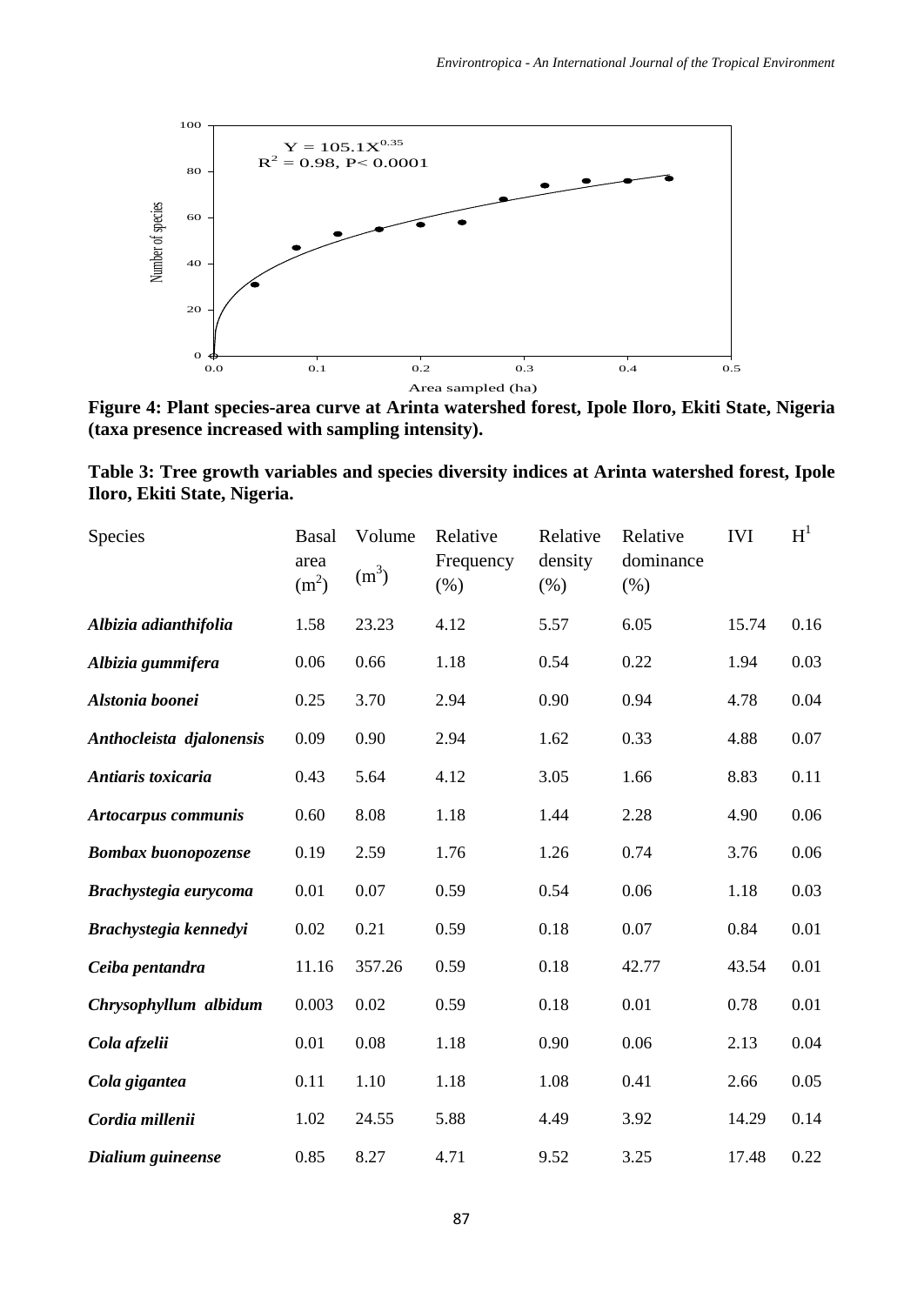| Diospyros mespiliformis                      | 0.30 | 4.38  | 1.18 | 0.54  | 1.15 | 2.87  | 0.03 |
|----------------------------------------------|------|-------|------|-------|------|-------|------|
| <b>Distemonanthus</b><br><b>benthamianus</b> | 0.02 | 0.20  | 0.59 | 0.18  | 0.09 | 0.86  | 0.01 |
| Dracaena arborea                             | 0.07 | 0.79  | 0.59 | 0.72  | 0.26 | 1.57  | 0.04 |
| Dracaena mannii                              | 0.01 | 0.05  | 0.59 | 0.54  | 0.05 | 1.17  | 0.03 |
| Elaeis guineensis                            | 0.03 | 0.06  | 0.59 | 0.18  | 0.12 | 0.89  | 0.01 |
| Entandrophragma<br>angolense                 | 0.01 | 0.05  | 0.59 | 0.18  | 0.02 | 0.79  | 0.01 |
| <b>Erythrophleum suaveolens</b>              | 0.04 | 0.47  | 0.59 | 0.36  | 0.14 | 1.09  | 0.02 |
| Ficus exasperata                             | 0.09 | 1.21  | 2.35 | 1.80  | 0.34 | 4.48  | 0.07 |
| Funtumia elastica                            | 0.48 | 5.80  | 3.53 | 3.59  | 1.84 | 8.96  | 0.12 |
| Garcinia kola                                | 0.06 | 0.50  | 0.59 | 0.18  | 0.21 | 0.98  | 0.01 |
| Hollarrhena floribunda                       | 1.25 | 15.46 | 5.88 | 8.26  | 4.77 | 18.91 | 0.21 |
| Khaya ivorensis                              | 0.24 | 4.05  | 0.59 | 0.54  | 0.92 | 2.04  | 0.03 |
| Lecaniodiscus cupanioides                    | 0.01 | 2.84  | 4.71 | 6.10  | 0.02 | 10.83 | 0.17 |
| Massularia acuminata                         | 0.06 | 0.38  | 0.59 | 2.87  | 0.23 | 3.69  | 0.10 |
| Milicia excelsa                              | 1.49 | 36.42 | 2.35 | 0.90  | 5.72 | 8.97  | 0.04 |
| Musanga cecropioides                         | 0.05 | 0.77  | 0.59 | 0.36  | 0.20 | 1.14  | 0.02 |
| <b>Myrianthus arboreus</b>                   | 0.20 | 3.11  | 2.35 | 0.90  | 0.78 | 4.03  | 0.04 |
| Napoleonaea vogelii                          | 0.06 | 0.40  | 3.53 | 3.41  | 0.23 | 7.17  | 0.12 |
| Newbouldia laevis                            | 0.02 | 0.13  | 1.18 | 0.72  | 0.06 | 1.96  | 0.04 |
| Pentaclethra macrophylla                     | 0.61 | 17.22 | 1.18 | 0.54  | 2.32 | 4.03  | 0.03 |
| Piliostigma thonningii                       | 0.37 | 4.34  | 4.71 | 3.23  | 1.41 | 9.34  | 0.11 |
| Piptadeniastrum<br>africanum                 | 1.02 | 16.70 | 4.71 | 3.77  | 3.90 | 12.38 | 0.12 |
| Pterygota macrocarpa                         | 1.01 | 11.04 | 4.12 | 10.41 | 3.87 | 18.40 | 0.24 |
| Pycnanthus angolensis                        | 0.15 | 1.71  | 2.35 | 2.51  | 0.58 | 5.45  | 0.09 |
| Ricinodendron heudelotii                     | 0.04 | 0.23  | 0.59 | 2.69  | 0.14 | 3.43  | 0.10 |
| Senna siamea                                 | 0.02 | 0.15  | 0.59 | 0.18  | 0.07 | 0.84  | 0.01 |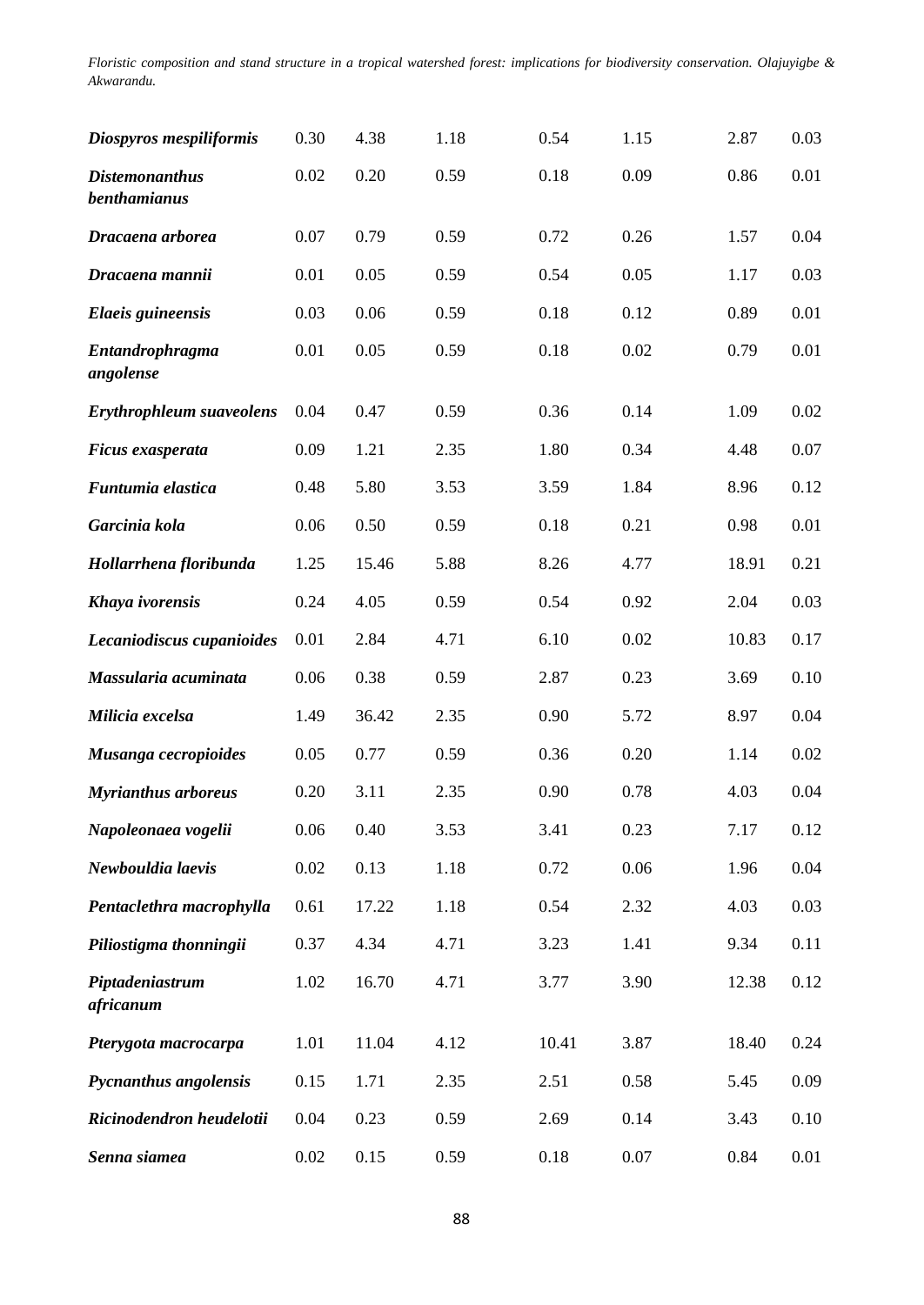| Spondias mombin               | 1.30  | 18.74  | 5.88 | 7.54 | 4.99 | 18.41 | 0.19 |
|-------------------------------|-------|--------|------|------|------|-------|------|
| Sterculia rhinopetala         | 0.03  | 0.21   | 0.59 | 0.72 | 0.10 | 1.41  | 0.04 |
| Sterculia tragacantha         | 0.01  | 0.11   | 0.59 | 0.18 | 0.05 | 0.82  | 0.01 |
| Terminalia superba            | 0.04  | 0.56   | 0.59 | 0.18 | 0.14 | 0.91  | 0.01 |
| Trema micrantha               | 0.30  | 6.65   | 2.94 | 1.44 | 1.16 | 5.53  | 0.06 |
| Trema orientalis              | 0.18  | 2.88   | 1.76 | 0.90 | 0.70 | 3.36  | 0.04 |
| Zanthoxylum<br>zanthoxyloides | 0.17  | 2.55   | 2.94 | 1.97 | 0.65 | 5.57  | 0.08 |
| <b>Total</b>                  | 26.10 | 596.52 |      |      |      |       | 3.28 |

The tree species with the highest relative frequencies were *Cordia millenii* (5.88%), *Hollarrhena floribunda* (5.88%) and *Spondias mombin* (5.88%) while the lowest were *Brachystegia eurycoma*  (0.59%), *Brachystegia kennedyii* (0.59%), *Ceiba pentandra* (0.59%), *Chrysophyllum albidum*  (0.59%), *Distemonanthus bentamianus* (0.59%), *Dracaena arborea* (0.59%), *Dracaena mannii*  (0.59%), *Elaeis guineensis* (0.59%), *Entandrophragma angolensis* (0.59%), *Erythrophleum suaveolens* (0.59%), *Garcinia kola* (0.59%), *Khaya ivorensis* (0.59%), *Massullaria acuminata*  (0.59%), *Musanga cecropioides* (0.59%), *Ricinodendron heudelotii* (0.59%), *Senna siamea*  (0.59%), *Sterculia rhinopetala* (0.59%), *Sterculia tragacantha* (0.59%) and *Terminalia superba*   $(0.59\%)$ . *Ceiba pentandra* had the highest basal area  $(11.16 \text{ m}^2)$ , relative dominance  $(42.77\%)$ , total volume (357.26 m<sup>3</sup>) and Importance Value Index (IVI: 43.54%). *Hollarrhena floribunda* was the next species with a high IVI (18.91%), while *Chrysophyllum albidum* had the lowest IVI (0.78%). The individual tree species with the highest number of stems were *Pterygota macrocarpa* (131 trees ha<sup>-1</sup>), *Dialium guineensis* (120 trees ha<sup>-1</sup>) and *Hollarrhena floribunda* (104 trees ha<sup>-1</sup>). The Shannon Wiener diversity Index  $(H<sup>1</sup>)$  was 3.28 while the species evenness  $(E<sub>H</sub>)$  was 0.85. Fabaceae (14.13%), Apocynaceae (7.61%), Euphorbiaceae (7.61%) and Moraceae (4.35%) were the most dominant families and had the highest species representation in the watershed forest (Figure 5).

# **Discussion**

Plant species richness provides an insight to the structural and functional complexities in an ecosystem. The species diversity gives an indication of the ecological gradients and the environmental quality of forests (Gillespie *et al.*, 2004; Olajuyigbe and Adaja, 2014). Hence, the assessment of the floristic composition of sensitive ecosystems such as watersheds is essential for the development of proper management, sustainability and conservation strategies (Cannon *et al.*, 1998; Addo-Fordjour *et al.*, 2009). Unfortunately, very few studies have focused on the plant species diversity and structure in Nigerian watersheds (Olaniyi *et al.*, 2015; Asinwa *et al.*, 2018). The 92 plant species from 82 genera (Table 1) encountered in the Arinta watershed forest suggests a relatively conserved ecosystem through the activities of the adjoining community (Ipole Iloro town). This is because the people identify with the environmental, economic and social importance of the watershed ecosystem.

The 48 tree species recorded indicate a high structural diversity in the watershed ecosystem (Gillespie *et al.*, 2004; Long and Shaw, 2009; Sambas and Siregar, 2017). Although, the tree species richness in this study was higher, it was similar to the 36 tree species identified by Olaniyi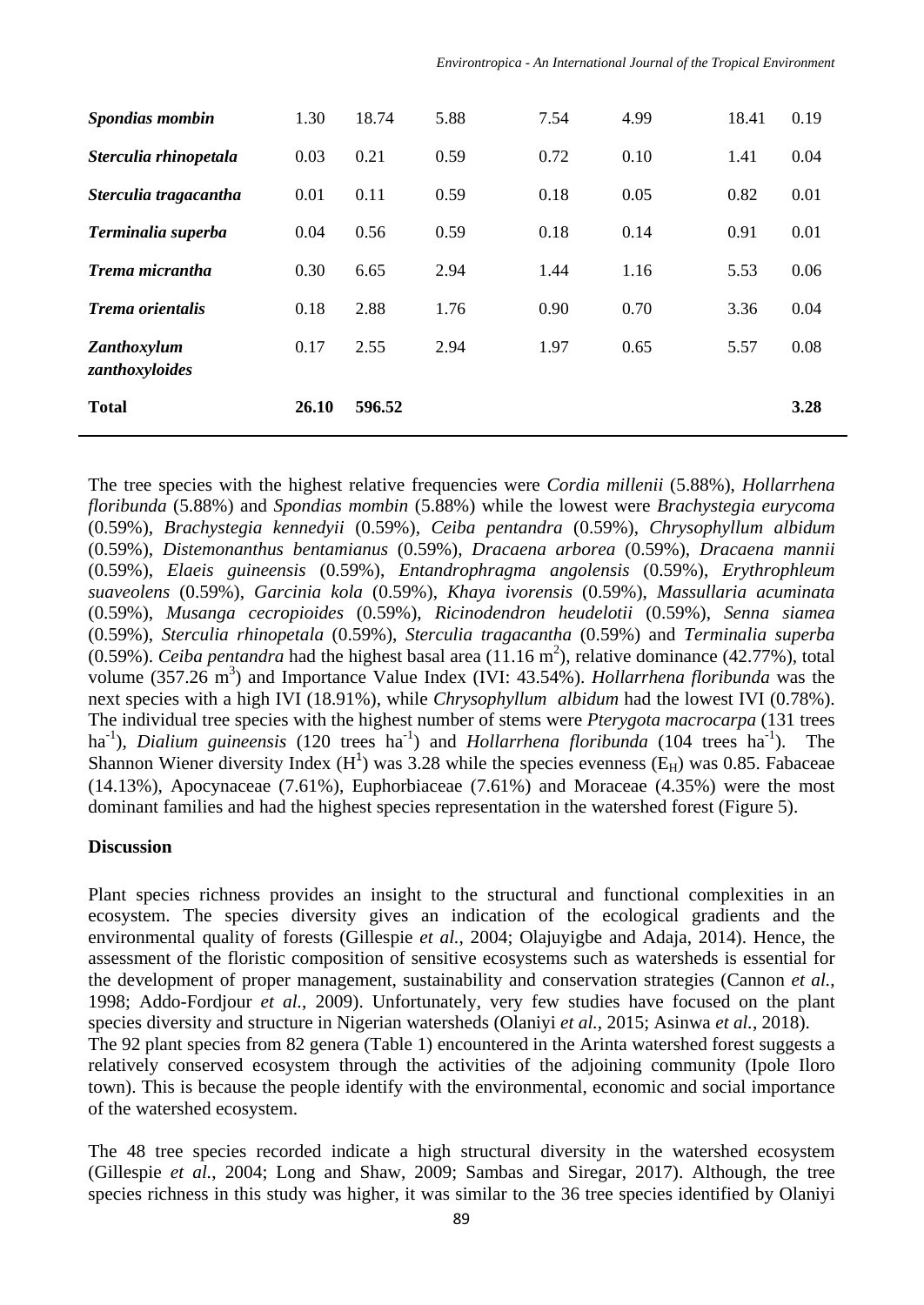*et al.* (2015)*,* in the same ecosystem*.* It was also similar to the tree species richness reported for the Ogun river watershed forest (43) in Ogun state, Nigeria (Asinwa *et al.*, 2018).

The high species richness observed is rare with many Nigerian watershed forests already degraded through anthropogenic activities (Aju, 2017). For instance, Ogbemudia *et al.* (2013) reported only 43 plant species in a disturbed watershed forest in Akwa Ibom state, Nigeria. It has been suggested that the vegetation at Arinta waterfall, protects the water source from erosion and landslide events. Hence, the waterfall needs to be officially designated as a protected area despite the government's interest in ecotourism development (Ijasan and Izobo-Martins, 2012; Olaniyi *et al.*, 2015).

The family dominance in the forest followed the pattern reported for other tropical rainforest ecosystems in Nigeria. Previous studies on rainforests ecosystems in Nigeria have reported that Fabaceae, Euphorbiaceae and Sterculiaceae are the most dominant families in such forests (Adekunle *et al.*, 2013; Olajuyigbe and Adaja, 2014; Olajuyigbe and Jeminiwa, 2018). Fabaceae is the third largest plant family and also the most common in the tropical rainforest comprising trees, shrubs, lianas and herb species (Burnham and Johnson, 2004; Mahbubur-Rahman and Ismot-Ara-Parvin, 2014). The dominance and abundance of species from the Fabaceae family could also be partly, attributed to the method of seed dispersal by species in this family. These plants use an explosive mechanism for releasing seeds from their pods and these seeds are then wind dispersed to great distances from their origin. To this end, seeds travel far from the mother tree and germinate under favourable conditions in the rich luxuriant watershed ecosystem (Ihenyen *et al.*, 2009).

The species-area curve gives an inference to ecosystem biological processes such as disturbances, competition, and division of niches. In this study, the species-area curve which predicts extinctions due to biotic collapse (loss of species due to reduction in habitat area), approached the asymptotic level after 77 species had been encountered suggesting the maximum value for plant species richness in the watershed forest (Palmer and White, 1994; Hambler and Canney, 2013; Olajuyigbe and Adaja, 2014). Hence, the quantitative sampling of the vegetation was representative, with a minimum area of 0.44 ha revealing the maximum representation of floristic similarity and species diversity among sample plots. .

The diameter distribution of trees formed an upside down 'J' curve which is typical of tropical rainforests undergoing dynamic changes. The abundance of trees in the lower diameter size categories (630 wildings/saplings ha<sup>-1</sup> in < 10cm and 500 trees ha<sup>-1</sup> in >10 – 20 cm) indicates the propensity for natural regeneration of the tree community (Olajuyigbe and Adaja, 2014; Sambas and Siregar, 2017). On the other hand, trees in the >50 cm diameter size category dominated the spatial distribution with basal area of 35.14 m<sup>2</sup>ha<sup>-1</sup>. The mean basal area (31.06  $\pm$  6.30 m<sup>2</sup> ha<sup>-1</sup>) compared favourably with reported mean tree basal area  $(25 \text{ m}^2 \text{ ha}^{-1})$  for fully stocked forests (Alder and Abayomi, 1994). The emergent layer was absent in the vertical stratification of the watershed forest with the tallest trees (>30 m) in the upper canopy representing only 0.2% of the tree population while 1.1% of the trees were in the lower canopy (10 - 20 m) (Figure 2). This was probably due to the steep topography which limits the ability of trees to grow without constraints in watershed forests (Sambas and Siregar, 2017).

The Shannon Wiener diversity index  $(H<sup>1</sup>)$  has been used for characterizing community diversity in tropical watershed forest ecosystems (Olaniyi *et al.*, 2016; Asinwa *et al.*, 2018). The H<sup>1</sup> obtained for Arinta watershed forest (3.28) was within the upper limit of 1.5–3.5 reported for Nigerian rainforests (Adekunle and Olagoke, 2008; Olajuyigbe and Adaja, 2014). The species equitability index ( $E_H = 0.85$ ) was also similar to values reported by Adekunle and Olagoke, (2008) in natural forest (0.86) of Ondo state, Nigeria. This suggests that there is even distribution of species in the watershed forest.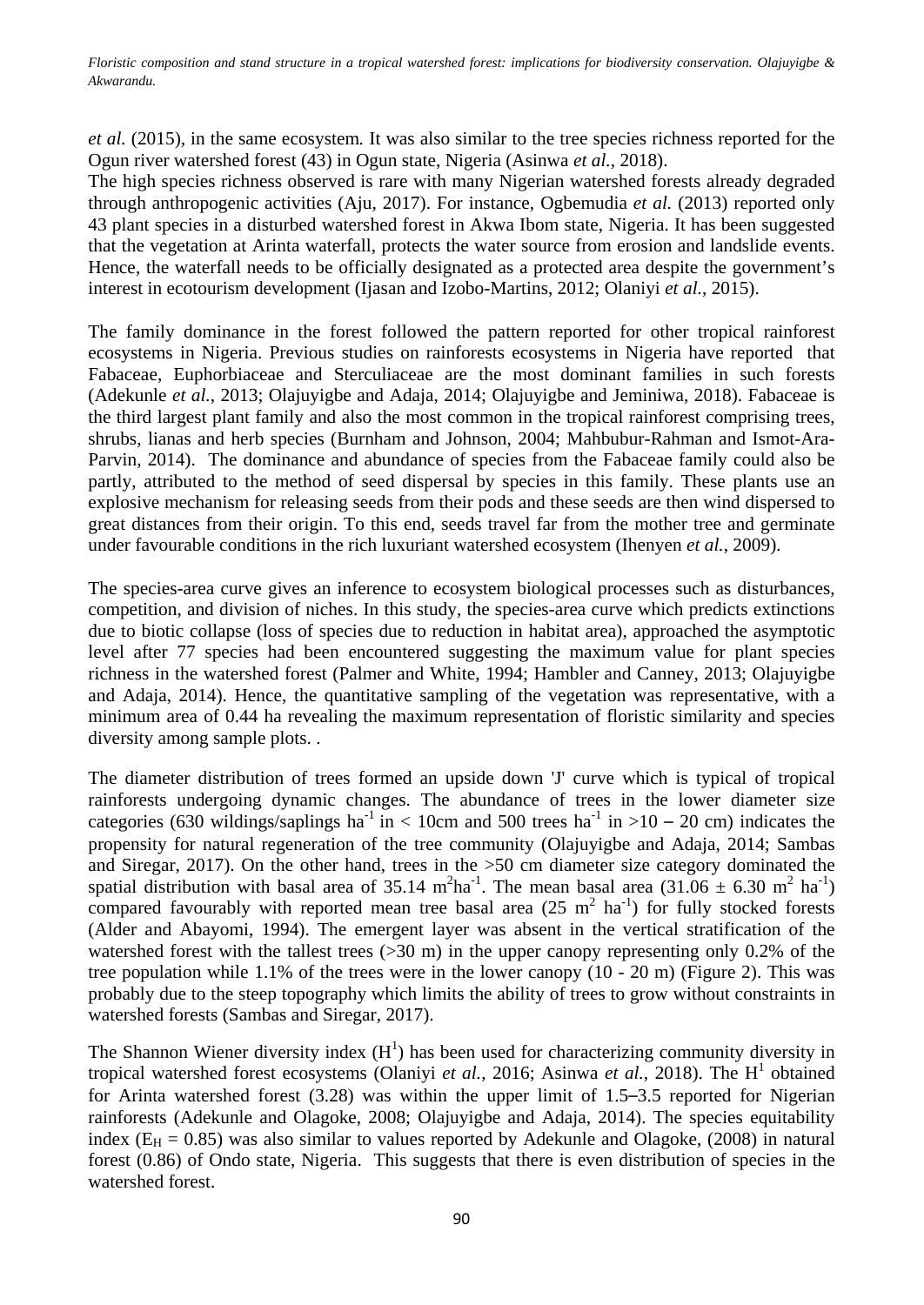

**Figure 5: Family dominance at Arinta watershed forest, Ipole Iloro, Ekiti state, Nigeria.**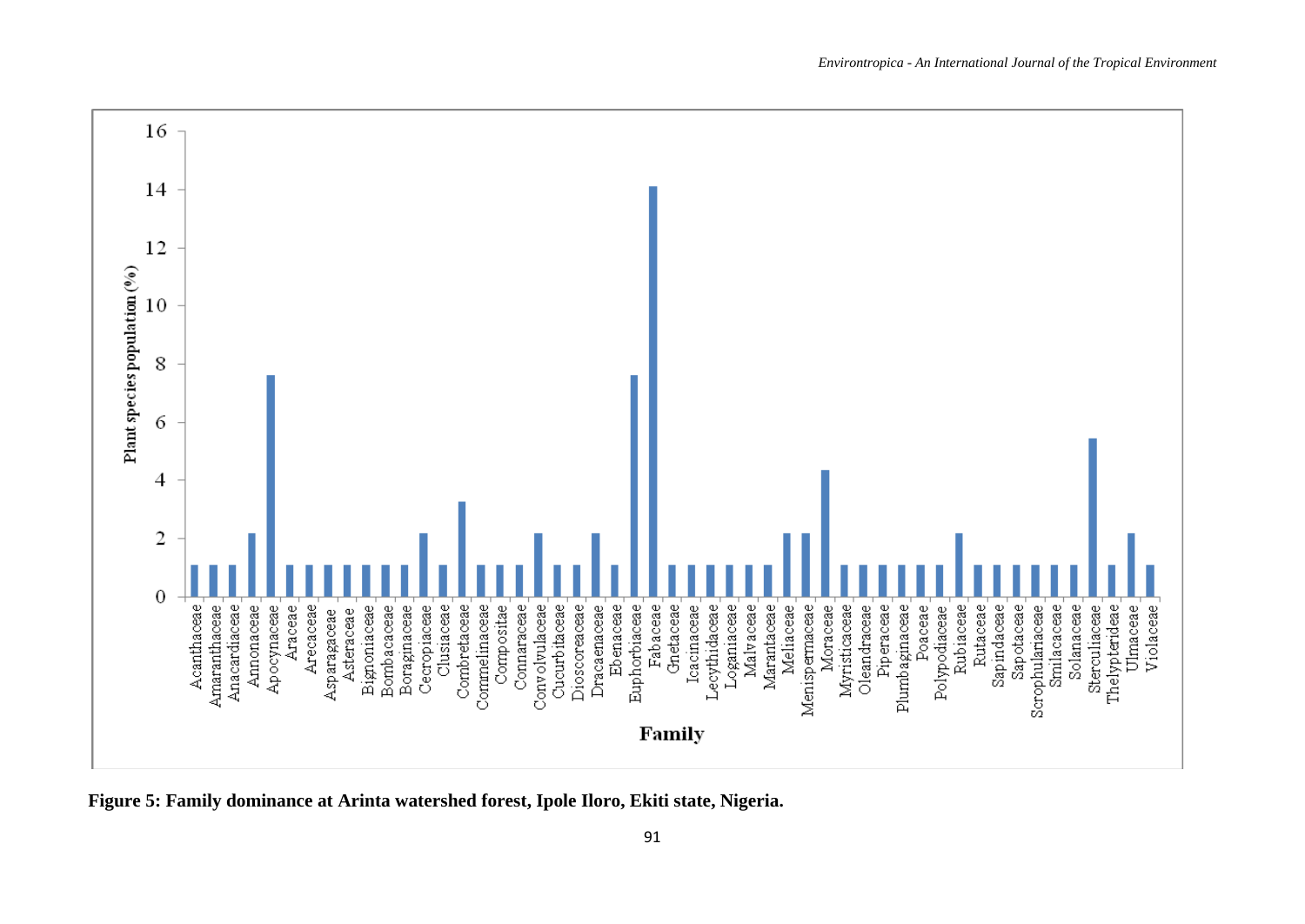The Importance Value Index (IVI) combines the attributes of relative density, frequency and dominance (Table 3). It highlights the relative importance of a species to its community (Anning *et al.*, 2009). In this study, *Ceiba pentandra,* which is an indicator species in high humidity ecologies, had the highest IVI (43.32%). This pioneer species has also been reported as a dominant species in various types of forest including watershed and gallery ecosystems (Burnham and Johnson, 2004).

Although the local people were committing a lot of effort towards the protection and conservation of Arinta watershed forest, there is need for government legislation that would ensure protection and sustainable management of this sensitive ecosystem. Scientific studies such as the current study would provide empirical information on vulnerable plant communities and the habitats that require conservation (Wang *et al.*, 2002; Sambas and Siregar, 2017). Arinta watershed forest can serve as an *in situ conservation* area for many plant species that have already become locally rare or scarce in degraded forests of Nigeria. Some of these species include; *Afzelia africana, Antiaris africana, Brachystegia spp., Cordia millenii, Dialium guineense, Entandrophragma spp., Khaya ivorensis, Milicia excelsa, Pterygota macrocarpa, Sterculia setigera, Terminalia superba* and *Triplochiton scleroxylon* (Olajuyigbe and Adaja, 2014).

Watershed forests help to maintain hydrological cycles by absorbing excess precipitation and reducing the speed of rainfall runoffs, while recharging aquifers, maintaining stream flows, filtering and preventing pollutants from entering water bodies, which serve as habitat for aquatic life (Aju, 2017). They provide recreational and ecotourism opportunities for local communities while ensuring that good quality water can be accessed by the people. Unfortunately, the ecosystem services are usually undervalued and this beclouds the general understanding of people on these essential life support services that are beneficial to man and the environment. Hence, there is need for awareness creation on the invaluable quality of watershed ecosystems and why they need to be conserved, especially with the increased impacts of the changing global climate.

# **Conclusion**

Arinta watershed forest is a highly diverse ecosystem with high potential for biodiversity conservation in Nigeria's tropical rainforest. The conscious efforts of the Ipole Iloro community coupled with the difficult terrain had ensured the preservation of this cultural heritage. There were 92 plant species with Fabaceae family dominating the population. The canopy structure lacked an emergent layer, with *Ceiba pentandra* being the indicator species. Arinta watershed ecosystem had created a refuge for many plant species that have become scarce in most Nigerian forests. However, there is need for laws that would designate protection area status on the watershed vegetation especially with increasing ecotourism activities in the area.

# **Acknowledgements**

Authors wish to thank the traditional ruler and members of the ruling council as well as the indigenes of Ipole Iloro, Ekiti state Nigeria, for their support during the field assessment. We are also grateful to the Departments of Forestry and Tourism in the Ministry of Environment, Ekiti state for granting access to the watershed forest. The comments and suggestions of the reviewers and editorial team are deeply appreciated.

# **References**

Addo-Fordjour, P., Obeng, S., Anning, A., Addo, M., (2009). Floristic composition, structure and natural regeneration in a moist semi-deciduous forest following anthropogenic disturbances and plant invasion. *International Journal of Biodiversity and Conservation* 1, 21-37.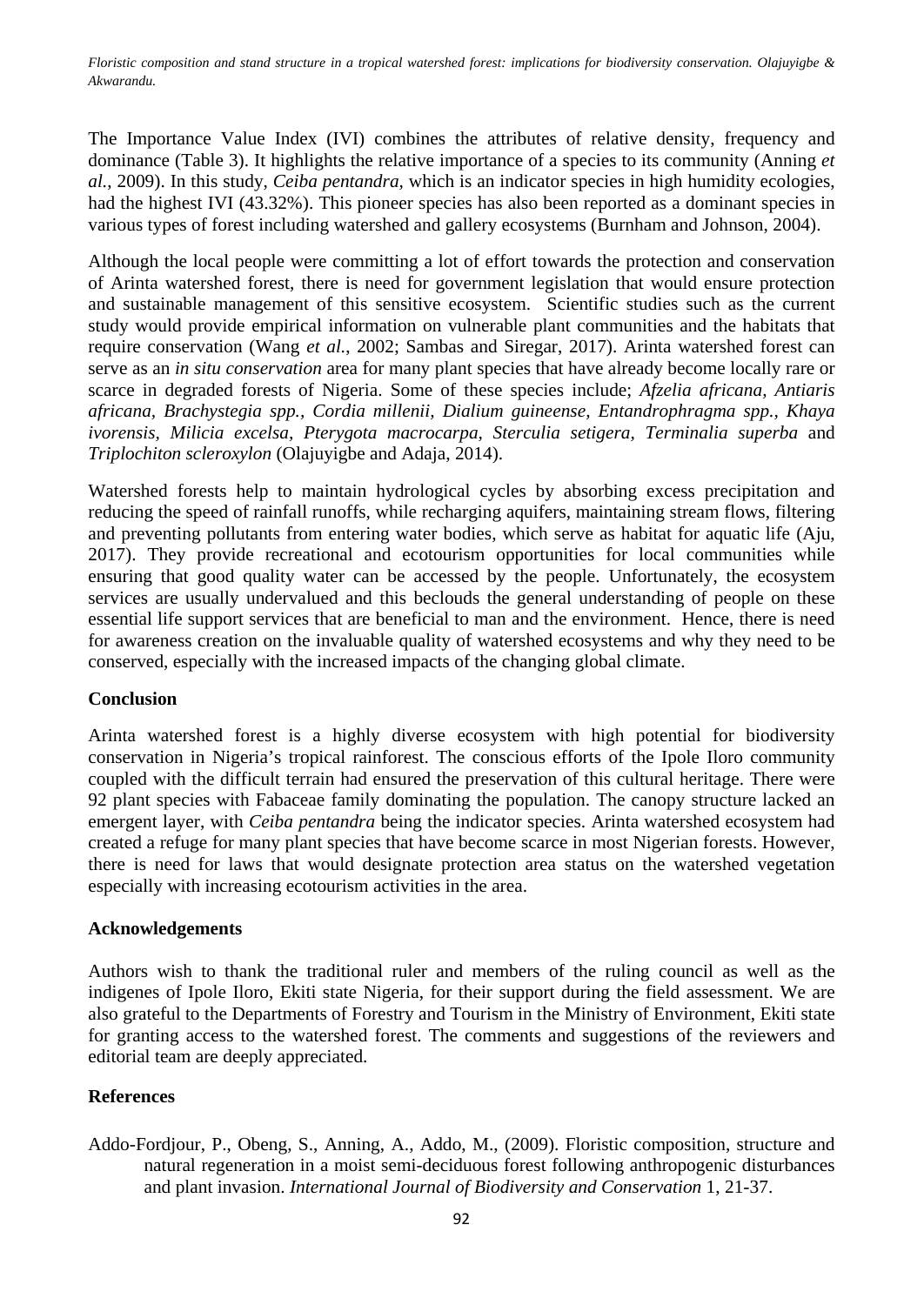- Adekunle, V., Olagoke, A., (2008). Diversity and biovolume of tree species in natural forest ecosystem in the bitumen-producing area of Ondo state, Nigeria: a baseline study. *Biodiversity and Conservation* 17, 2735-2755.
- Adekunle, V.A.J., Olagoke, A.O., Ogundare, L.F., (2013). Logging impacts in tropical lowland humid forest on tree species diversity and environmental conservation. *Applied Ecology and Environmental Research* 11, 491-511.
- Aju, P.C., (2017). Why rehabilitation, restoration and protection of watershed forests in Nigeria should be given a priority attention. *Journal of Research in Forestry, Wildlife and Environment* 9, 36-43.
- Alder, D., Abayomi, J.O., (1994). Assessment of Data Requirements for Sustained Yield Calculations. In, A Consultancy Report prepared for the Nigerian Tropical Forest Action Plan, FORMECU. Federal Department of Forestry, Ibadan, Nigeria.
- Anning, A., Akyeampong, S., Addo-Fordjour, P., Anti, K., Kwarteng, A., Tettey, Y., (2009). Floristic composition and vegetation structure of the KNUST Botanic Garden, Kumasi, Ghana. *Journal of Science and Technology* (Ghana) 28, 103-122.
- Asinwa, I.O., Olajuyigbe, S.O., Adegeye, A.O., (2018). Tree species diversity, composition and structure in ogun river watershed, southwestern Nigeria. *Journal of Forestry Research and Management,* 15, 114-134.
- Burnham, R. J., Johnson, K.R., (2004). South American pleobotany and the origins of neotropical rain forests. *Philosophical Transaction of Royal Society B* 359, 1595-1610.
- Cannon, C.H., Peart, D.R., Leighton, M., (1998). Tree species diversity in commercially logged Bornean rainforest. *Science* 281, 1366-1368.
- Gillespie, T., Brock, J., Wright, C., (2004). Prospects for quantifying structure, floristic composition and species richness of tropical forests. *International Journal of Remote Sensing* 25, 707- 715.
- Hambler, C., Canney, S.M., (2013). Conservation. Cambridge University Press.
- Hans, G.J., Caldwell, l., Lobretch, M., McCook, D., Hunt, S.L., Temple, D., 2007. A look at the engineering challenges of the USDA small watershed program. *American Society of Agricultural and Biological Engineers* 50, 1677-1682.
- Hutchinson, J., Dalziel, J.M., (1994). *Flora of West Tropical Africa*. Volume 1, Part 1. 2<sup>nd</sup> Edn., White Friars Press, London.
- Ihenyen, J., Okoegwale, E.E., Mensah, J.K., (2009). Composition of tree species in Ehor Forest Reserve, Edo State, Nigeria. *Nature and Science* 7, 8-18.
- Ijasan, K.C., Izobo-Martins, O., (2012). Assessing community engagement in tourism planning and development in Nigeria: A case study of Arinta waterfall tourist resort, Ipole Iloro Ekiti State. *Transnational Journal of Science and Technology* 2, 11-20.
- Long, J.N., Shaw, J.D., (2009). The influence of compositional and structural diversity on forest productivity. *Forestry* 83(2), 121-128.
- Mahbubur-Rahman, A. H. M., Ismot-Ara-Parvin, M. (2014). Study of medicinal uses on Fabaceae family at Rajshahi, Bangladesh. *Research in Plant Sciences* 2 (1), 6-8.
- Manik, T.K., Sidle, R.C., (2018). Hydrological consequences of converting forestland to coffee plantations and other agriculture crops on Sumber Jaya Watershed, West Lampung, Indonesia. *Journal of Forest and Environmental Science* 34, 293-303.
- Ogbemudia, F. O., Etukudo, N. I., Ubom, R. M. (2013). Plants diversity along watershed environment: A case study at Ikot Uso Akpan Wildlife Sanctuary in Itu L.G.A. of Akwa Ibom State, Nigeria. Annual Review and Research in Biology 3(4), 551-563.
- Olajuyigbe, S.O., Adaja, A.A., (2014). Floristic composition, tree canopy structure and regeneration in a degraded tropical humid rainforest in southwest Nigeria. *Tanzania Journal of Forestry and Nature Conservation* 84, 6-23.